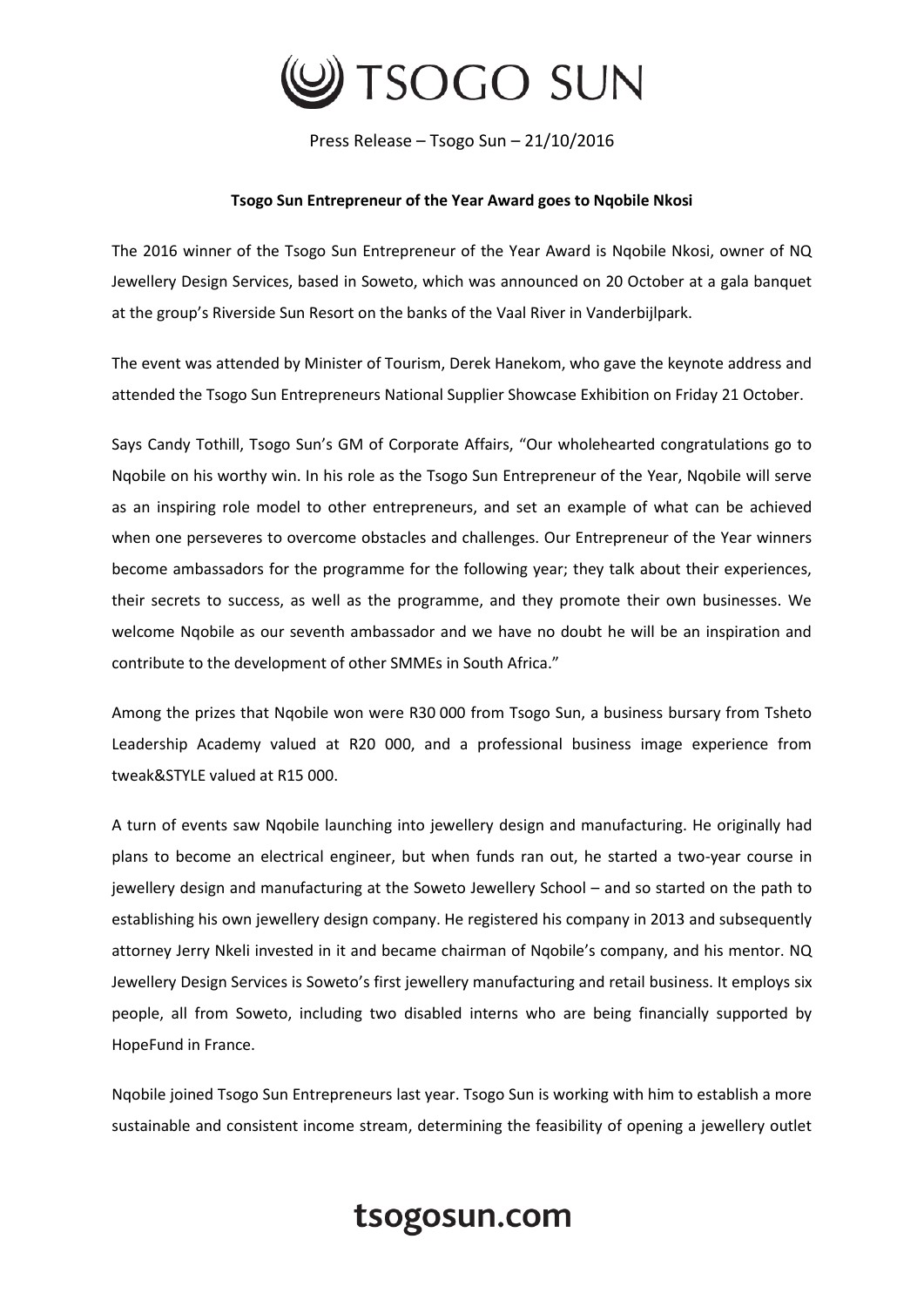

Press Release – Tsogo Sun – 21/10/2016

for his company at Gold Reef City Theme Park, and assisting with other potential plans to grow market access.

The awards dinner is part of the Tsogo Sun Entrepreneurs conference that includes an intensive business workshop as well as a National Supplier Showcase where the entrepreneurs exhibited their products and services to potential customers, giving them access to new markets.

The four-day conference represents the successful completion of a year-long programme that started in November last year when the new intake of businesses was inducted into the full year development programme. They were each allocated a business coach and a personal life coach to help them close the gaps in their businesses and to develop themselves as the people running them. This one-on-one coaching is customised according to each entrepreneur's needs. In addition, business foundation skills training was given to the entrepreneurs in their provinces.

Tsogo Sun delivers the Entrepreneurs programme with the support of several strategic partners. These include Carlson Wagonlit Travel, which has been a long time contributor to the beneficiaries of the programme for the past seven years and funds some of the bursaries for the University of Cape Town Guesthouse Management and Small Business Management courses; and Queen Ramotsehoa, whose company, Tsheto Leadership Academy, provides a repertoire of coaching and business mastery services for personal and enterprise development to the entrepreneurs. Adds Tothill, "Coaches from Tsheto Leadership Academy work with our entrepreneurs throughout the year. We've been impressed with the powerful impact that this coaching has had on the entrepreneurs' confidence and thinking, leading to exciting development within many of their businesses." Colour Accounting gives financial management training to the entrepreneurs.

To enter the Entrepreneur of the Year competition, the eligible entrepreneurs, which included a total of 152 Tsogo Sun Entrepreneurs and Alumni who are benefitting from the development programme, were required to complete a comprehensive entry form. These were shortlisted and five finalists were selected, using a stringent evaluation method that included assessing performance in the programme, financial performance, customer knowledge, marketing, innovation efforts, job creation, contributions to the greater community, potential for growth, and overall sustainability. The finalists were then interviewed by a panel of nine judges: Marcel von Aulock, CEO of Tsogo Sun; Vusi Dlamini, Group HR Director of Tsogo Sun; Laurelle McDonald, Corporate Finance Manager of

## tsogosun.com